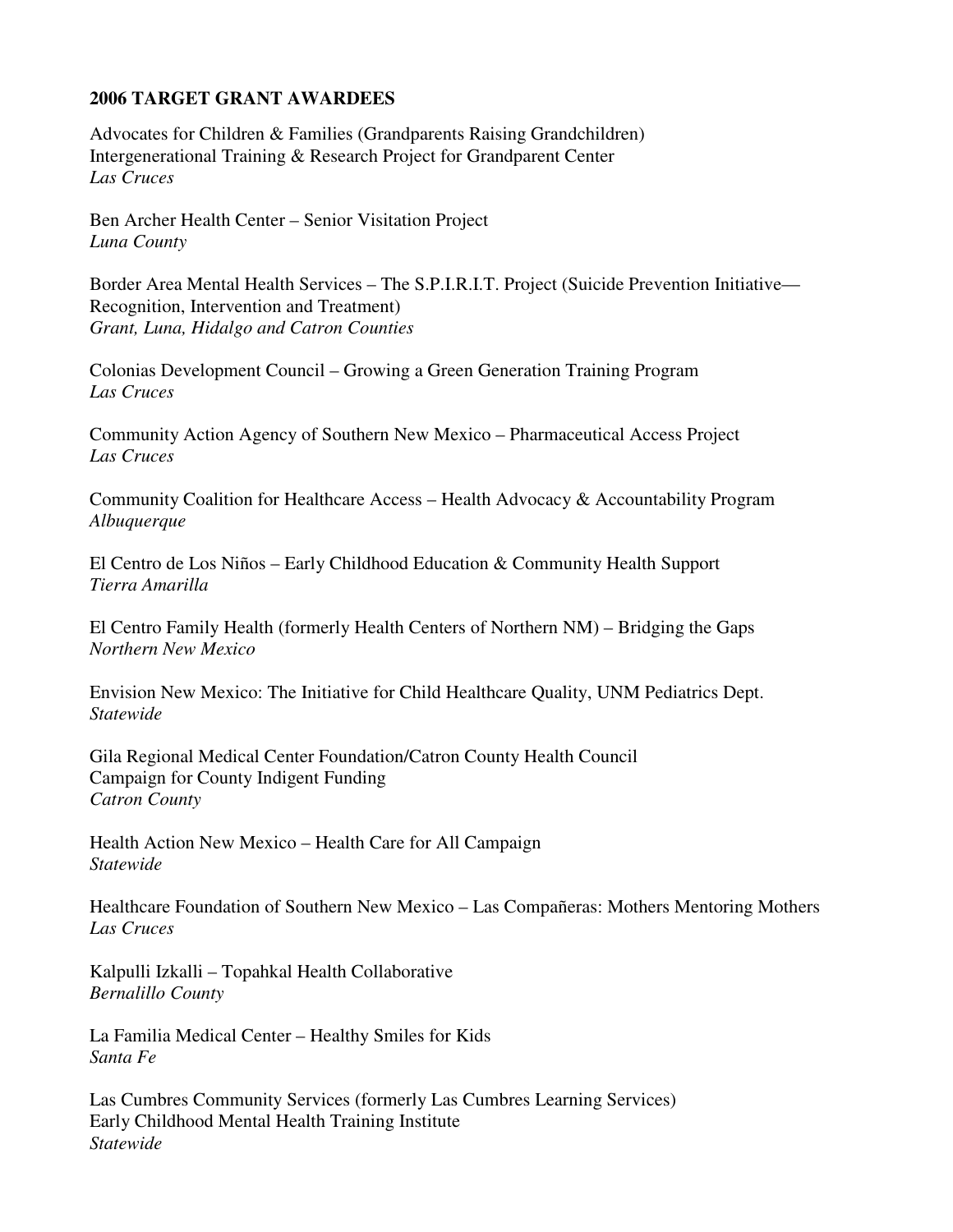Many Mothers – Las Comadres *Santa Fe* 

Morning Star House Healthcare Access Services for Off Reservation Indians *Albuquerque* 

Native American Professional Parent Resources (formerly Native American Pueblo Parent Resources) Native Maternal/Infant Urban Outreach Program *Albuquerque* 

New Mexico Center on Law and Poverty – Medicaid Integrity Project *Statewide* 

New Mexico Coalition Against Domestic Violence – Bentley's Lessons on Making Good Choices *Bernalillo County and Statewide* 

New Mexico Community AIDS Partnership – AIDS Challenge and Innovation Grants Initiative *Statewide* 

New Mexico Primary Care Association – Integrated Medicaid Enrollment Program *Statewide* 

New Mexico Public Health Association - Policy & Media Advocacy Community Capacity Building *Statewide* 

New Mexico Suicide Intervention Project Behavioral Health Training for New Mexico Physicians and Counseling Interns *Statewide* 

New Mexico Voices for Children – General Operating *Statewide* 

PB&J Family Services – Early Intervention Services for Children of Jailed Parents *Bernalillo County* 

Pecos Valley Medical Center – Diabetes Education and Prevention *San Miguel & Santa Fe Counties* 

St. Elizabeth Shelter – Children's Health for Homeless Families *Santa Fe and Northern New Mexico* 

Service Organization for Youth (SOY) – Comprehensive Family Planning Clinical Services *Colfax County* 

Southwest Creations Collaborative – SALUD Online Directory & Community Networking Initiative *Central New Mexico* 

Taos Community Foundation – Enchanted Circle Health Initiative for Kids *Taos and Northeastern New Mexico*